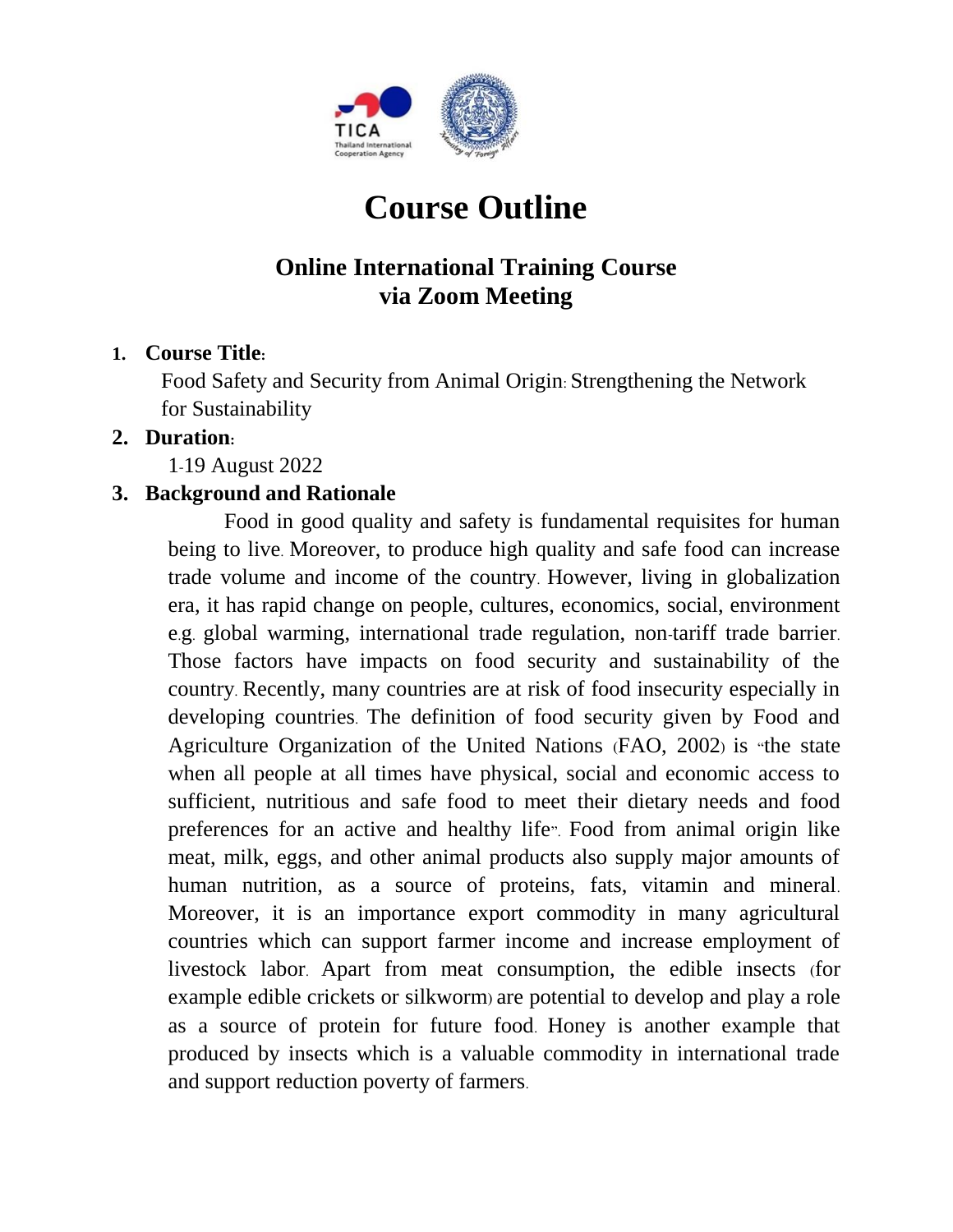Safety of food from animal origin is significant effect to food security because meat and animal product contains high risk of foodborne pathogens, zoonotic agents, chemical and antibiotic residues as well as antimicrobial resistance (AMR) which is a global public health issue. If people access to unsafe food, it is consequently lead to getting illness which pose higher risk to vulnerable group (young, old, pregnant and immunocompromised). Food security could not happened without food safety. Food safety plays the critical role to ensure food security. To control safety in food, hygienic practice should be apply from farm to fork, from animal feed to consumer, and apply regular program for surveillance and monitoring system.

Veterinary Public Health and Food Safety Centre for Asia Pacific (VPHCAP), Faculty of Veterinary Medicine, Chiang Mai University, Thailand has been established since 2003 under collaboration of 2 Veterinary Faculties between Chiang Mai University and Freie University Berlin. The aim of collaboration is to establish a regional center for research, graduate education, academic services on food production and trade of animals and animal origin products from Southeast Asia and the Greater Mekong Sub-region. The mission of Centre are conducting the international master degree curriculum for students from Asia Pacific, Southeast Asia and South Asia. Moreover, the primary objective of VPHCAP is to build capacity in academic services through training course and scientific international conference every year. Recently, the World Origination for Animal Health (OIE) designated the VPHCAP and Thailand's Department of Livestock Development as an OIE Collaborating Centre for Veterinary Services Capacity Building since 2016 which aims to be a center for developing and increasing the capacity of Veterinarians who work relates to food safety of animal origin, control of animal disease and zoonotic disease in the Asia Pacific region.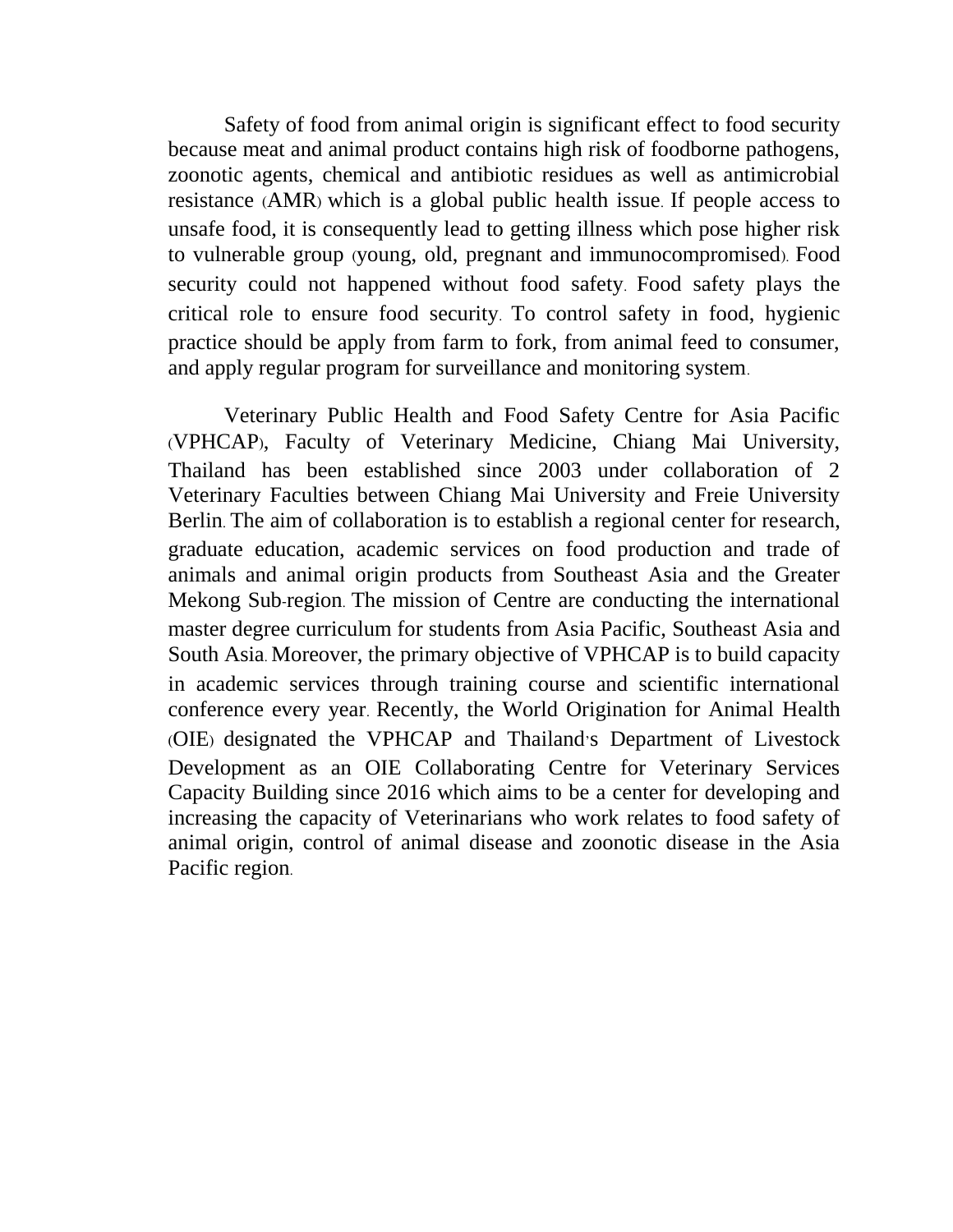VPHCAP has realized the significance of food safety impact to food security therefore, we has attention to organize the short course training on Food Safety and Security from Animal Origin: Strengthening the Network for Sustainability. The aims of conducting the course are to develop and exchange knowledge and skill on food production, food safety in food chain, surveillance and monitor safety in food as well as international food regulations through the training course that provides participants to gain knowledge and experience from lectures, practices, and field visits. The course will be beneficial for food security challenge which has complexity and require multidimensional understanding including academic knowledge as well as socio-economic.

### **Organization/Institution**

Veterinary Public Health and Food Safety Centre for Asia Pacific (VPHCAP)

Faculty of Veterinary Medicine, Chiang Mai University, Thailand

### **4. Objectives:**

The program is designed to: build an understanding of the production chain of animal origin food and its safety control in the food security constraint.

After complete this course, the participants will be able to

- Describe food animal production chain and its importance to global food security

- Illustrate a best practice of food quality assurance and surveillance systems including meat inspection and other products

-Identify potential risks in livestock and animal production chain

- Apply food standard and policy in the international trade framework

- Exchange and sharing knowledge and experience about food safety and food security in food of animal origin

#### **5. Course Contents:**

#### **Module 1: Animal Production and Food Security**

This module will review the process of animal production, emphasizing the food system in Southeast Asia. A variety of animal products, such as meat, milk, egg, honey or other alternative novel food, will be used as learning examples. The discussion of sustainable development goal (SDGs), Food Security, will encourage the importance of resource limitation, climate change and multidisciplinary collaboration.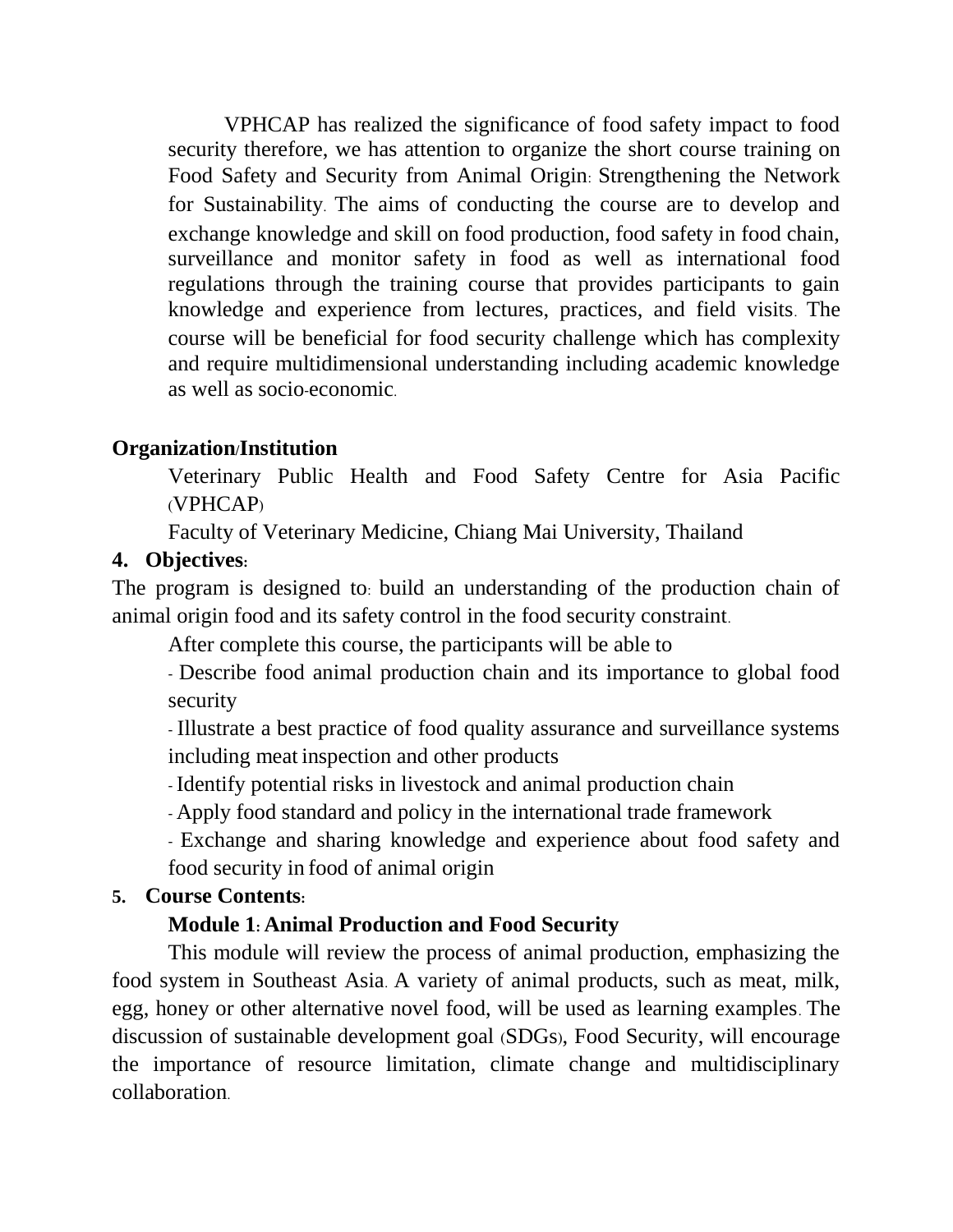### **Module 2: Food Quality Assurance and Surveillance Systems**

This module will specify to safety in food production. Begin with hazard and potential risk identification in each steps, the quality assurance system will be discussed in order to reduce the risks and control them. To maintain the food safety, surveillance system should be implemented. Practical approaches will be demonstrated, such as the inspection of meat and other products, sampling plans and sample collection.

### **Module 3: Implication of Food Standard and Policy in the international Trade Framework**

The final module will integrate the technical knowledge from other modules into food standard and policy. The international trade framework will be highlighted and underline the importance of international standard organization.

### **6. Participants Criteria**:

Applicants must fulfill the following requirement:

- Be nominated by their respective government;
- Young and mid-level professional in related to food or livestock production, quality control and assurance, animal husbandry, government authority, meat inspection, and other-related interest;
- Sufficient English communication skill
- Able to participate in online training using basic computer skill
- Be required to dedicate to this training course as a full time

### **7. Attendance and Evaluation**

Participants who completed the online training will receive E-certificate base on:

- Real time Online Class (not less than  $80\%$ )
- Online class participation and discussion
- Online presentation and report
- Online evaluation

### **8. Venue:**

Online platform

### **9. Expected Results:**

- 9.1 Participants will be able to apply knowledge and skill in their working area
- 9.2 Strengthening the food safety and food security network among participants

9.3 Improving and promoting food safety and food security in global strategy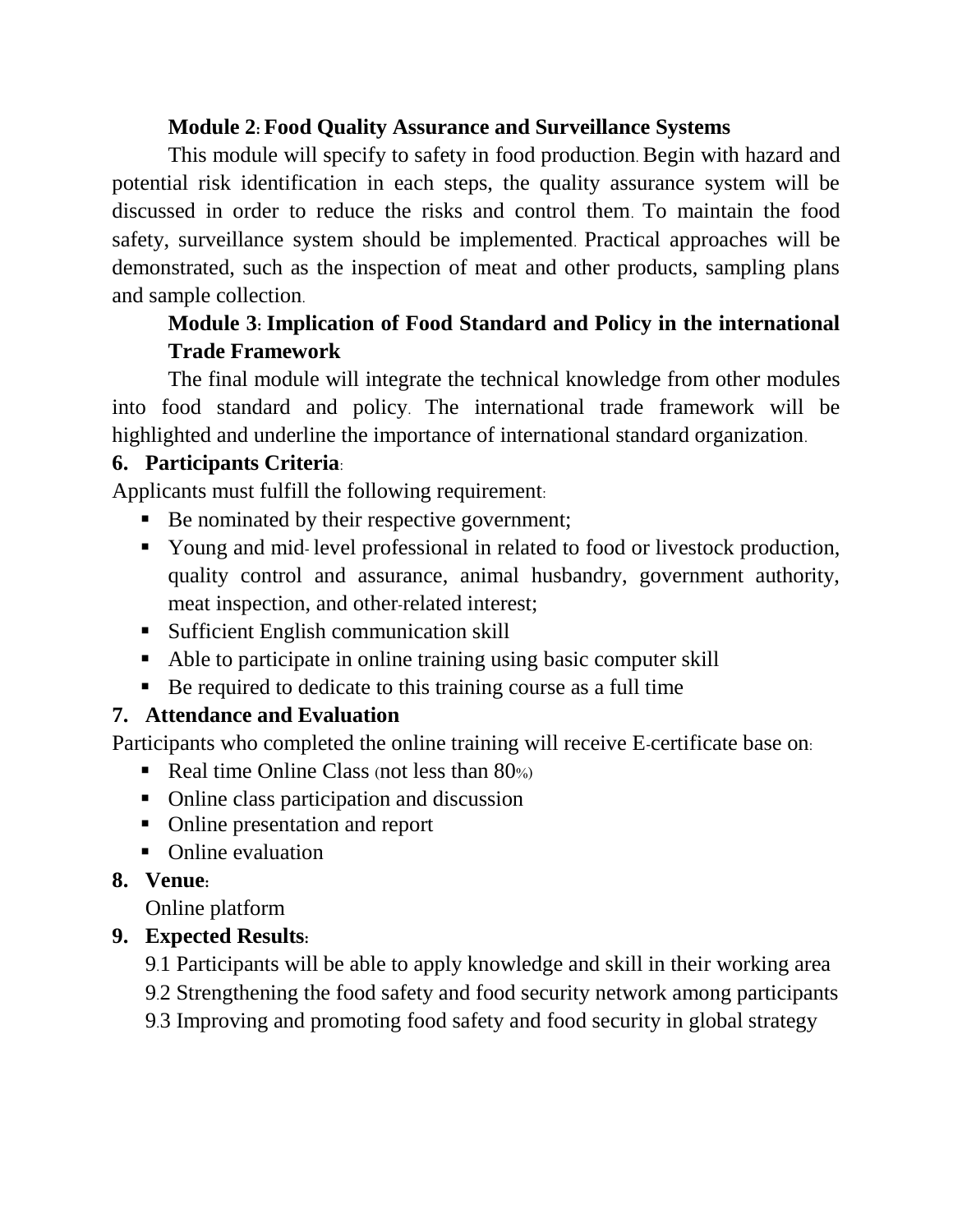### **10. Organization/Institution:**

### **Implementing Agency;**

Veterinary Public Health and Food Safety Centre for Asia Pacific (VPHCAP)

Faculty of Veterinary Medicine, Chiang Mai University, Thailand Mae Hia, Muang, Chiang Mai, 50100, Thailand E-mail: [vphcap@cmu](mailto:vphcap@cmu.ac.th).ac.th

### **Contact Person**

Assist. Prof. Dr. Warangkhana Chaisowwong Director of Veterinary Public Health Centre for Asia Pacific (VPHCAP) Tel. 053 948083 ext.109 Fax. 053 948065 E-mail: [warangkhana](mailto:warangkhana.chai@cmu.ac.th).chai@cmu.ac.th

### **11. Expenditure/Funding:**

Thailand International Cooperation Agency (TICA) Government Complex, Building B (South Zone), 8th Floor, Chaengwattana Rd. Laksi District, Bangkok 10210 THAILAND Website: https://tica-thaigov.mfa.go.th/en/index Email: [aitc@mfa](mailto:aitc@mfa.mail.go.th).mail.go.th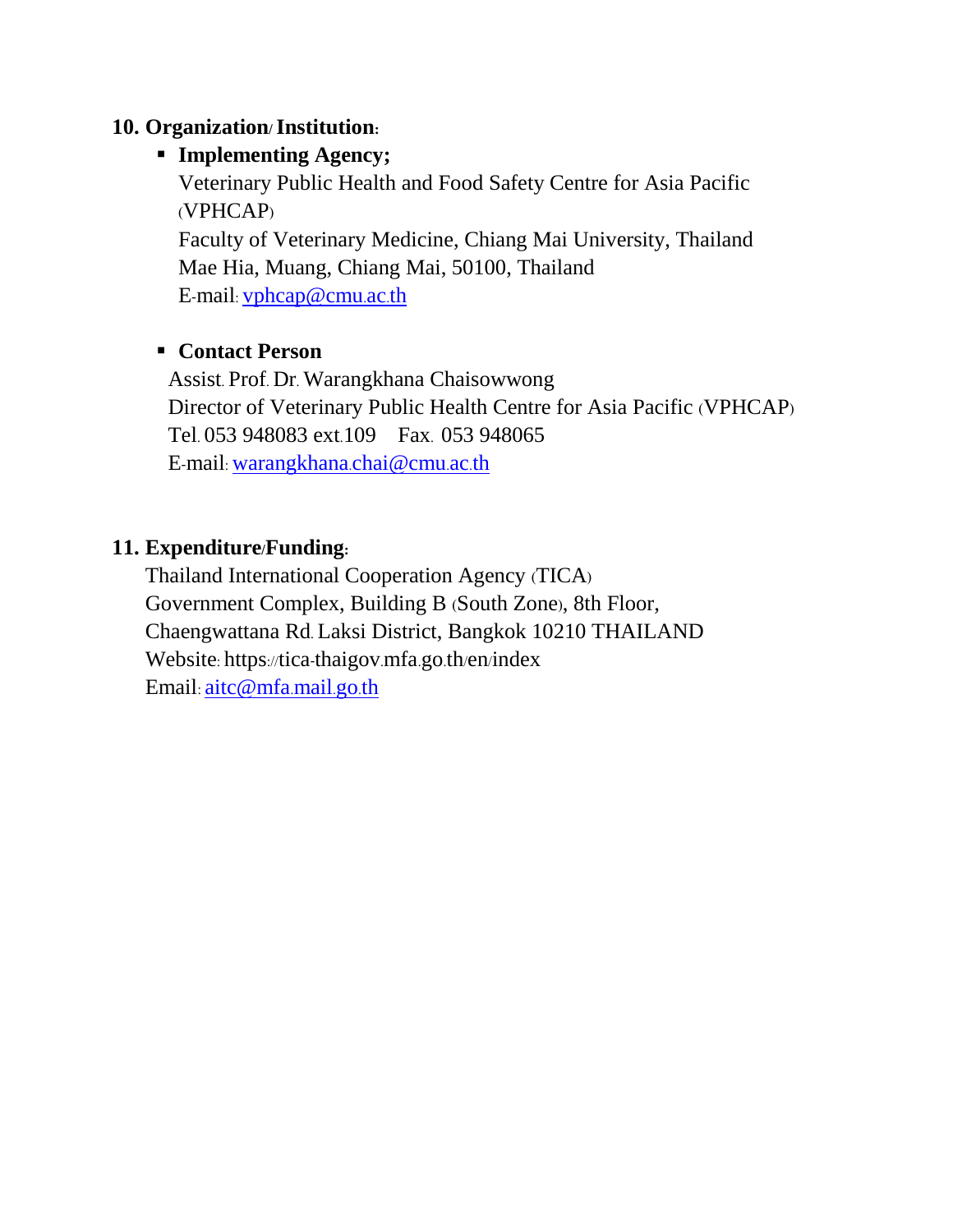## **Schedule for the Online Training Programme: Food Safety and Security from Animal Origin: Strengthening the Network for Sustainability**

| Date/Period | <b>Time</b>     | <b>Content</b>         | <b>Speaker</b> | <b>Note</b>  |
|-------------|-----------------|------------------------|----------------|--------------|
| Topic       | (Thailand time) |                        |                |              |
| Day $1:$    |                 |                        |                |              |
|             | 09:00-09:30     | Opening ceremony       |                | Live         |
|             | 09:30-10:00     | Course orientation     |                | Live         |
|             | $10:00 - 11:00$ | Overview of global     | <b>TBD</b>     | Lecture      |
|             |                 | food security and food |                |              |
|             |                 | safety                 |                |              |
|             | 11:00-12.00     | Food production and    | TBD            | Lecture      |
|             |                 | trading system in      |                |              |
|             |                 | Southeast Asia         |                |              |
|             | 12.00-13.00     | Food security and food |                | Self-study & |
|             |                 | safety                 |                | Assignment   |
| Day $2:$    |                 |                        |                |              |
|             | 09:00-09:30     | Pre-module quiz        |                | Quiz         |
|             | 09:30-10:30     | Pig production         | <b>TBD</b>     | Lecture      |
|             | 10:30-11:30     | Chicken production     | TBD            | Lecture      |
|             | 11:30-12:30     | Beef production        | <b>TBD</b>     | Lecture      |
| Day $3:$    |                 |                        |                |              |
|             | 09:00-10:00     | Milk production        | <b>TBD</b>     | Lecture      |
|             | $10:00 - 11:00$ | Egg production         | TBD            | Lecture      |
|             | 11:00-12:00     | Aquaculture            | TBD            | Lecture      |
|             |                 | production             |                |              |
| Day $4:$    |                 |                        |                |              |
|             | 09:00-10:00     | Honey production       | TBD            | Lecture      |
|             | $10:00 - 11:00$ | Edible insects         | TBD            | Lecture      |
|             |                 | production             |                |              |
|             | 11:00-12:00     | Local backyard         | TBD            | Lecture      |
|             |                 | chicken production:    |                |              |
|             |                 | economic sufficiency   |                |              |
|             |                 | production             |                |              |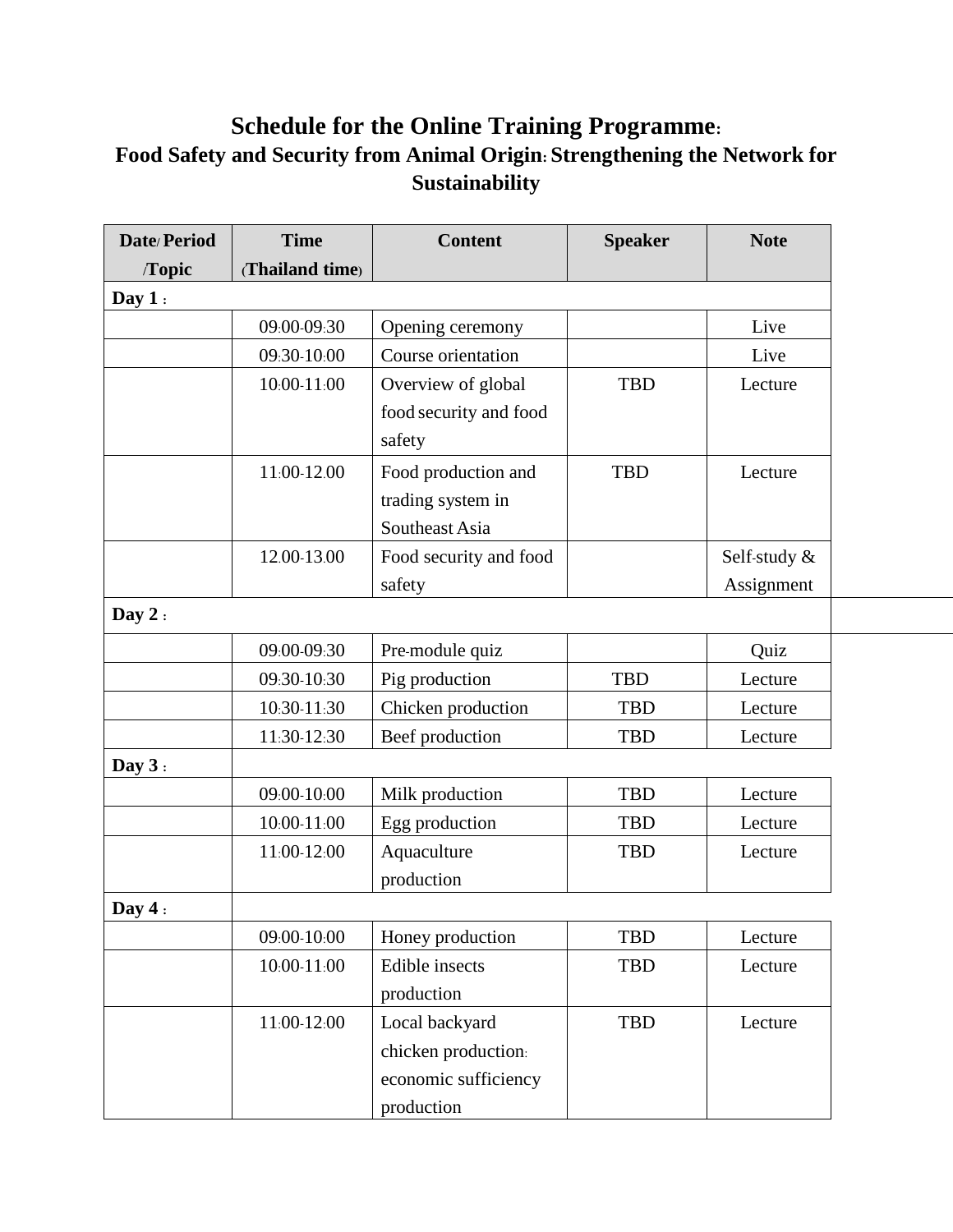| Day $5:$ |             |                                                                                      |            |                            |
|----------|-------------|--------------------------------------------------------------------------------------|------------|----------------------------|
|          | 09:00-10:00 | Sharing information on<br>food production and<br>trading system                      |            | Discussion                 |
|          | 10:00-10:30 | Summary of module1                                                                   |            | Reflection &<br>discussion |
|          | 10:30-11:00 | Post-test                                                                            |            | Quiz                       |
|          | 11.00-11.30 | Module evaluation                                                                    |            | Evaluation                 |
| Day $6:$ |             |                                                                                      |            |                            |
|          | 09:00-09:30 | Orientation to module2                                                               |            | Live                       |
|          | 09:30-10:00 | Pre-module quiz                                                                      |            | Quiz                       |
|          | 10:00-11:30 | The role of veterinarian<br>on food safety at local,<br>national and global<br>level | <b>TBD</b> | Lecture                    |
|          | 11.30-12.00 | Sharing experience<br>from each work: How<br>do they contribute to<br>food safety?   |            | Discussion                 |
|          | 13.00-13.30 | Food safety assurance<br>system                                                      |            | Lecture video              |
|          | 13.30-14.00 | <b>General Good</b><br>Manufacturing<br>Practice                                     |            | Lecture video              |
|          | 14.00-14.30 | Exercise for general<br><b>GMP</b>                                                   | TBD        | Practice                   |
|          | 14.30-15.30 | Specific GMP                                                                         | <b>TBD</b> | Lecture                    |
|          | 15.30-16.00 | Exercise for specific<br><b>GMP</b>                                                  | <b>TBD</b> | Practice                   |
| Day $7:$ |             |                                                                                      |            |                            |
|          | 09.00-10.00 | Lecture on principle of<br><b>HACCP</b>                                              | <b>TBD</b> | Lecture                    |
|          | 10.00-11.00 | Exercise: HACCP                                                                      | <b>TBD</b> | Practice                   |
|          | 11.00-12.00 | Discussion from<br>Exercise: HACCP                                                   | <b>TBD</b> | Discussion                 |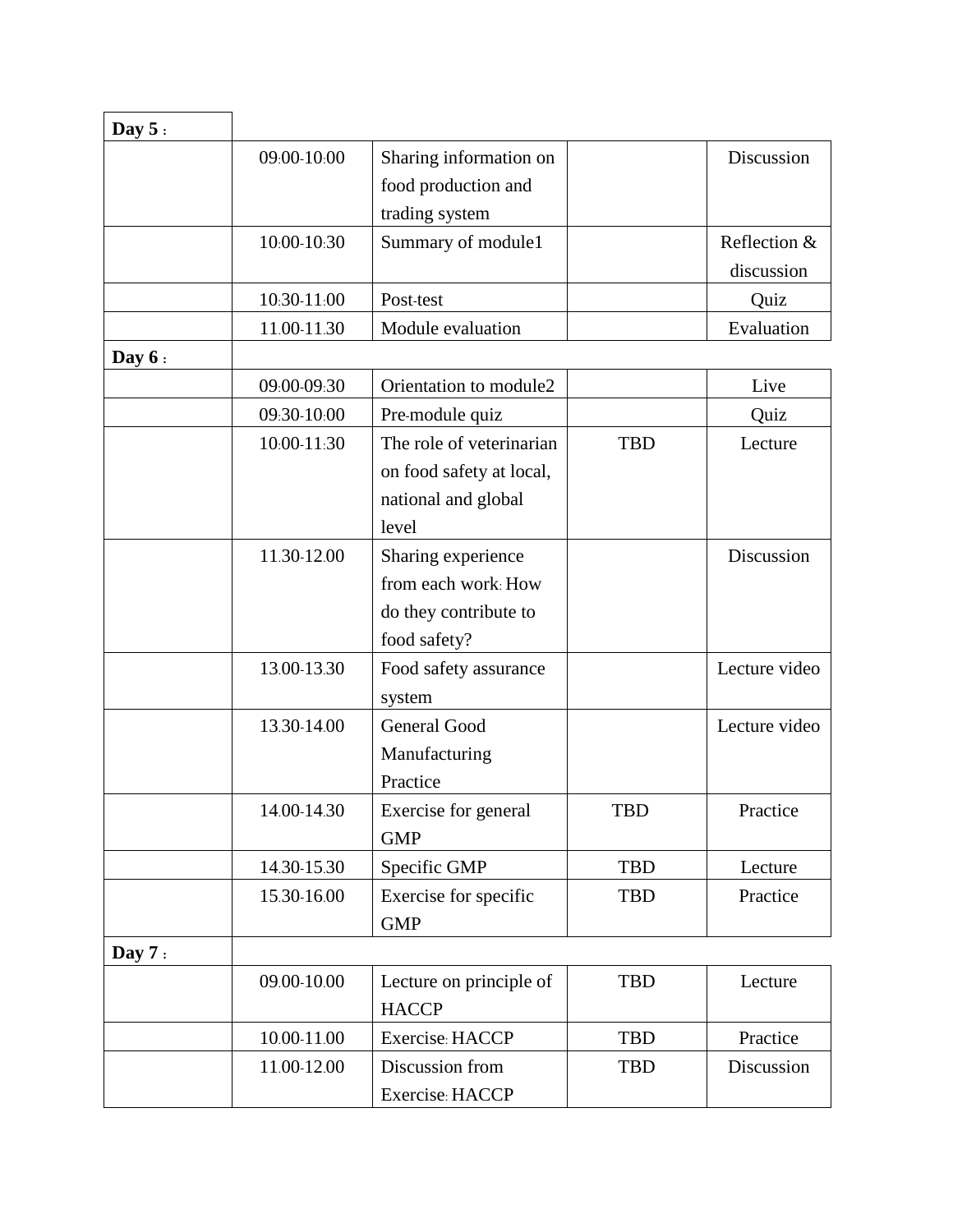|          | 13.00-14.00 | Principle of risk       | <b>TBD</b> | Lecture    |
|----------|-------------|-------------------------|------------|------------|
|          |             | analysis                |            |            |
|          | 14.00-15.00 | Risk-based food safety  | <b>TBD</b> | Lecture    |
|          | 15.00-16.00 | Exercise for risk-based | <b>TBD</b> | Practice   |
|          |             | food safety             |            |            |
|          | 16.00-16.30 | Discussion from         |            | Discussion |
|          |             | exercise                |            |            |
| Day $8:$ |             |                         |            |            |
|          | 09.00-10.00 | Meat inspection and     | <b>TBD</b> | Lecture    |
|          |             | animal                  |            |            |
|          |             | Welfare                 |            |            |
|          | 10.00-11.00 | Species specific meat   | <b>TBD</b> | Lecture    |
|          |             | inspection:             |            |            |
|          |             | Pig                     |            |            |
|          | 11.00-12.00 | Species specific meat   | <b>TBD</b> | Lecture    |
|          |             | inspection:             |            |            |
|          |             | ruminant                |            |            |
|          | 13.00-14.00 | species specific meat   | <b>TBD</b> | Lecture    |
|          |             | inspection:             |            |            |
|          |             | poultry                 |            |            |
| Day $9:$ |             |                         |            |            |
|          | 09.00-10.00 | Principle of            | <b>TBD</b> | Lecture    |
|          |             | surveillance and        |            |            |
|          |             | monitoring system       |            |            |
|          | 10.00-10.30 | Exercise                | TBD        | Practice   |
|          | 10.30-11.00 | Discussion from         |            | Discussion |
|          |             | exercise                |            |            |
|          | 13.00-14.00 | Sampling techniques     | <b>TBD</b> | Lecture    |
|          | 14.00-15.00 | Sampling plan           | <b>TBD</b> | Lecture    |
|          | 15.00-16.00 | Hazards in food from    | <b>TBD</b> | Lecture    |
|          |             | animal                  |            |            |
|          |             | origin production       |            |            |
| Day 10:  |             |                         |            |            |
|          | 09.00-10.00 | Detection method of     | <b>TBD</b> | Lecture    |
|          |             | biological              |            |            |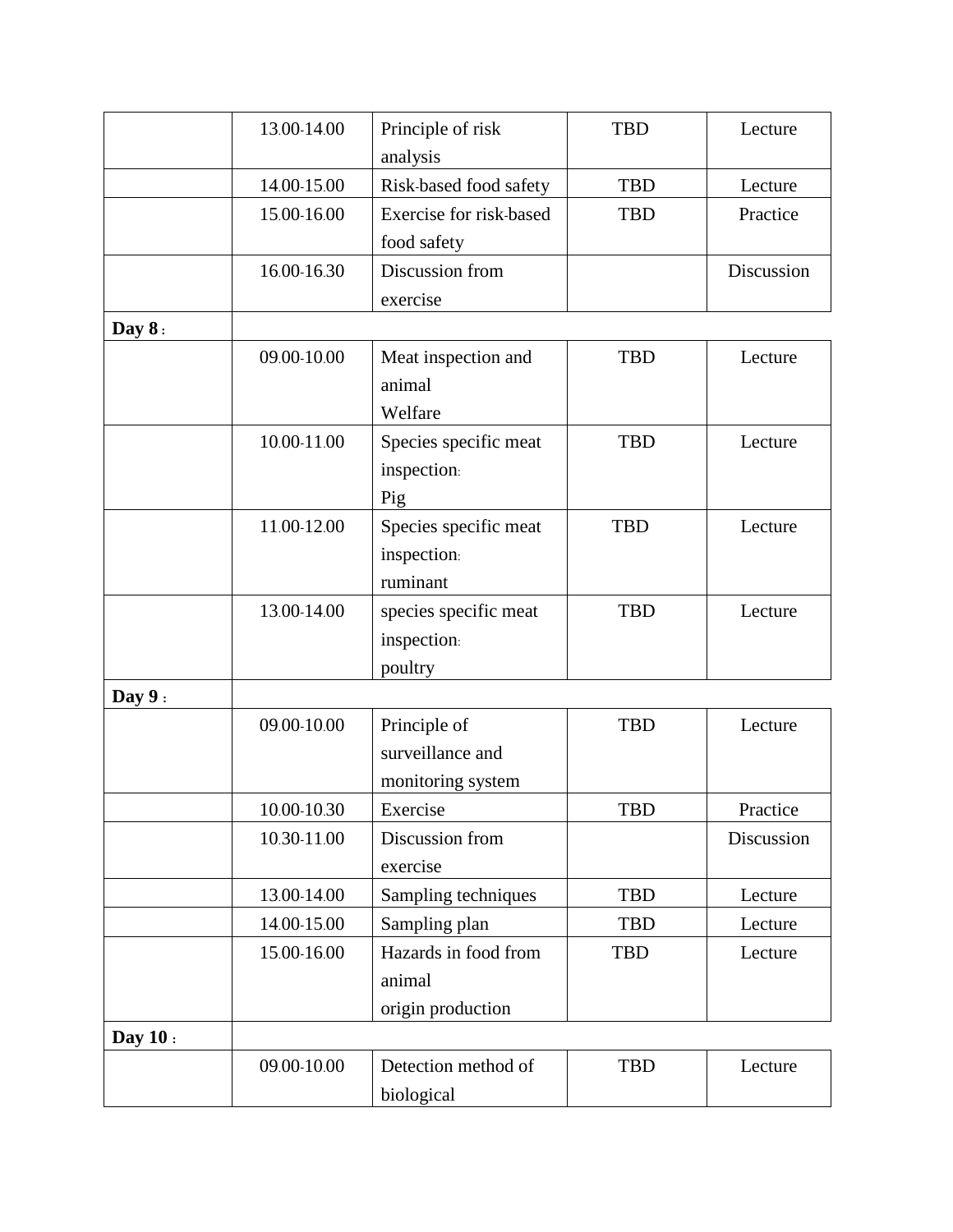|         |             | hazards                        |            |               |
|---------|-------------|--------------------------------|------------|---------------|
|         | 10.00-11.00 | Detection method of            | <b>TBD</b> | Lecture       |
|         |             | chemical                       |            |               |
|         |             | hazards                        |            |               |
|         | 11.00-11.30 | Best practice: National        |            | Lecture video |
|         |             | food surveillance              |            |               |
|         | 11.30-12.00 | <b>Exercise: National food</b> |            | Assignment    |
|         |             | surveillance                   |            |               |
|         | 12.00-12.30 | Reflection and                 | <b>TBD</b> | Discussion    |
|         |             | discussion                     |            |               |
|         | 13.30-14.30 | Example of data                | <b>TBD</b> | Lecture       |
|         |             | management:                    |            |               |
|         |             | scientific evidence to         |            |               |
|         |             | policy                         |            |               |
|         |             | implementation                 |            |               |
| Day 11: |             |                                |            |               |
|         | 09.00-09.30 | Exercise of module             |            | Discussion    |
|         |             | integration                    |            |               |
|         | 09.30-10.00 | Report back of best            |            | Assignment    |
|         |             | practice: national food        |            |               |
|         |             | surveillance                   |            |               |
|         | 10.00-10.30 | Reflection and                 |            | Discussion    |
|         |             | discussion                     |            |               |
|         | 10.30-11.00 | Summary of food                | <b>TBD</b> | Lecture       |
|         |             | quality assurance and          |            |               |
|         |             | surveillance                   |            |               |
|         |             | system                         |            |               |
|         | 11.00-11.30 | Post-test of module2           |            | Quiz          |
|         | 11.30-12.00 | Evaluation of module2          |            | Evaluation    |
| Day 12: |             |                                |            |               |
|         | 09.00-09.30 | Pre-module quiz                |            | Quiz          |
|         | 09.30-10.00 | Orientation to module3         |            | Live          |
|         | 10.00-10.30 | Sharing experience             |            | Forum         |
|         |             | from each work                 |            |               |
|         | 10.30-11.00 | Overview of                    |            | Lecture video |